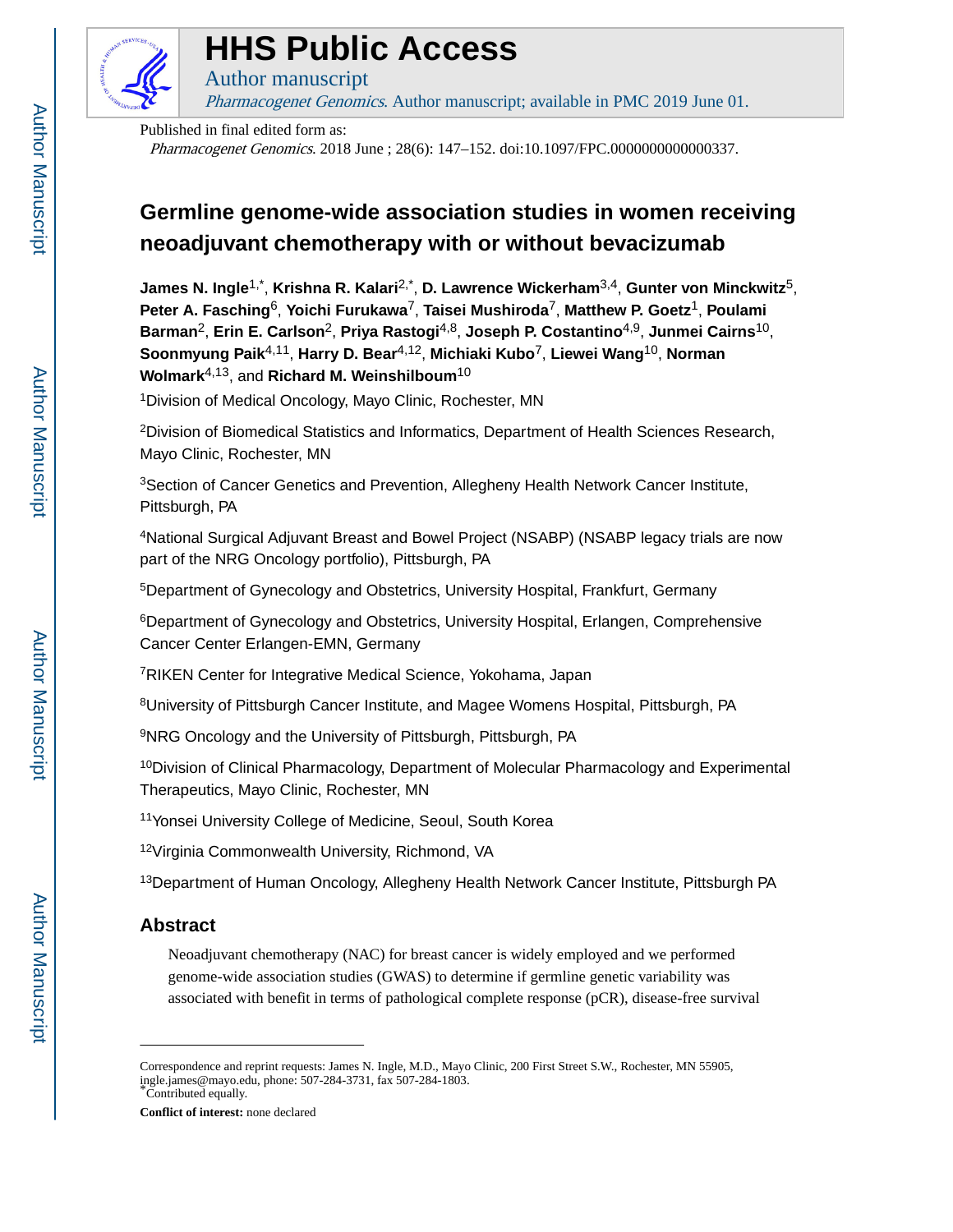Ingle et al. Page 2

(DFS), and overall survival (OS) in patients entered on the NSABP B-40 NAC trial where patients were randomized to receive, or not, bevacizumab in addition to chemotherapy. Patient DNA samples were genotyped with the Illumina OmniExpress BeadChip. Replication was attempted with genotyping data from 1398 HER2-negative patients entered on the GeparQuinto NAC study in which patients were also randomized to receive, or not, bevacizumab in addition to chemotherapy. 920 women from B-40 were analyzed and 237 patients achieved a pCR. GWAS with three phenotypes (pCR, DFS, OS) revealed no SNPs that were genome-wide significant (i.e., p≤5E-08) signals; p-values for top SNPs were 2.04E-07, 5.61E-08, and 5.63E-08, respectively, and these SNPs were not significant in the GeparQuinto data. An *ad hoc* GWAS was performed in the patients randomized to bevacizumab (457 patients with 128 pCR) that showed signals on chromosome 6, located within a gene, *CDKAL1*, that approached, but did not reach, genome-wide significance (top SNP rs7453577,  $p=2.97E-07$ ). However, this finding was significant when tested in the GeparQuinto dataset  $(p=0.04)$ . In conclusion, we identified no SNPs significantly associated with NAC. The observation, in a hypothesis-generating GWAS, of a SNP in *CDKAL1* associated with pCR in the bevacizumab arm of both B-40 and GeparQuinto requires further validation and study.

#### **Keywords**

neoadjuvant chemotherapy; bevacizumab; breast cancer; pharmacogenomics

#### **Introduction**

There is increasing use of neoadjuvant chemotherapy (NAC) in the management of earlystage breast cancer(1). Based on the importance of angiogenesis in breast cancer progression(2) and promising results from early studies of bevacizumab, a monoclonal antibody that blocks angiogenesis by inhibiting vascular endothelial growth factor A (VEGF-A), in metastatic breast cancer(3), multiple clinical trials in the neoadjuvant setting were conducted. Four of these trials have reported results, including NSBAP B-40(4, 5), GeparQuinto(6, 7), CALGB 40603(8), and the ARTemis trial(9).

Achievement of a pathological complete response (pCR), with complete eradication of invasive breast cancer in the breast and nodes, has been associated with improved survival with the greatest prognostic value in aggressive tumor subtypes(10). We hypothesized that there are genes related to the achievement of a pCR in women treated with NAC with or without bevacizumab, and that we would be able to identify germ-line genetic variation measured as single nucleotide polymorphisms (SNPs) associated with pCR with a genomewide association study (GWAS) utilizing B-40(4) and attempting replication with HER2 negative patients entered on GeparQuinto(6).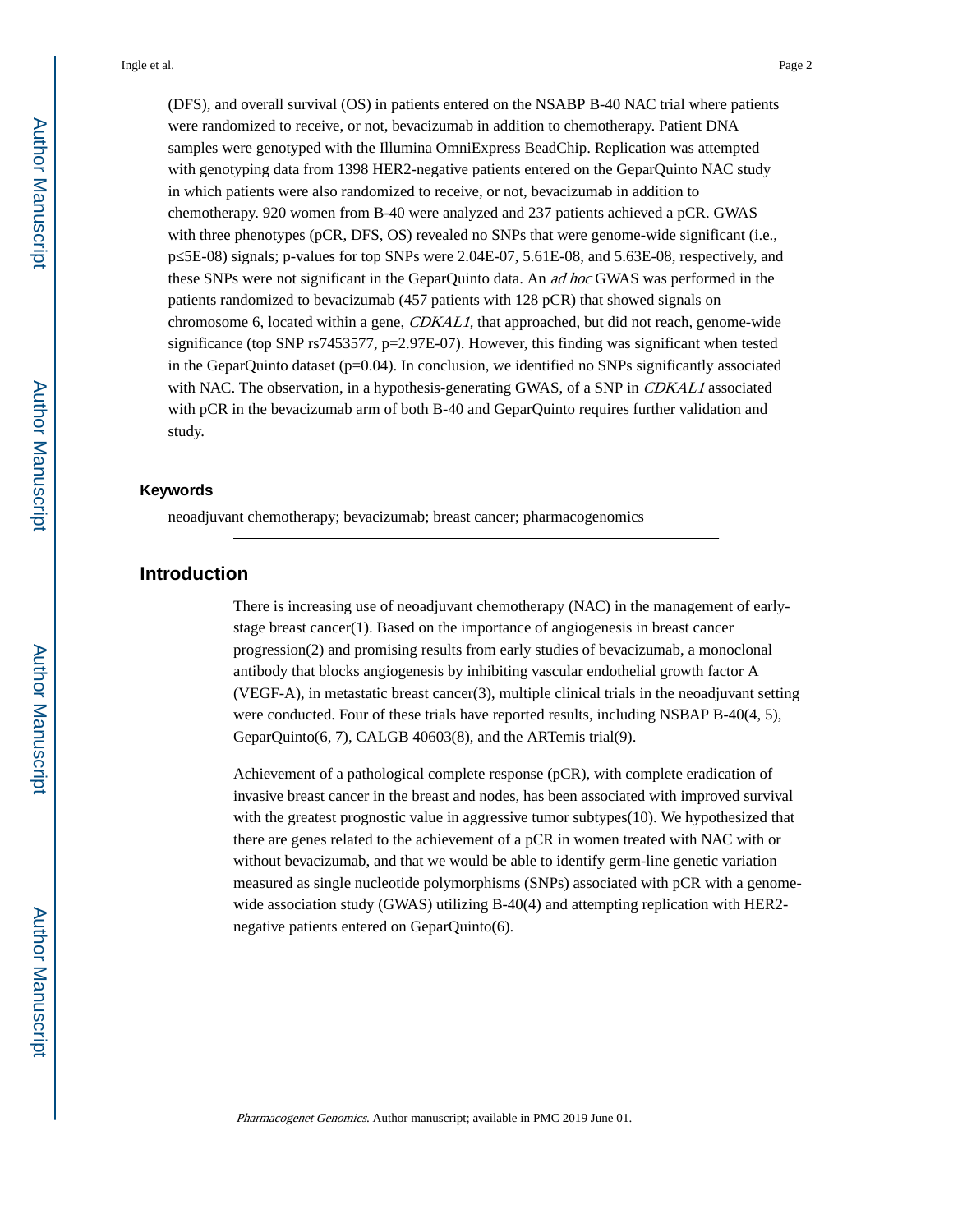#### **Methods**

#### **Source of Patients**

All patients with HER2-negative early breast cancer entered on NSABP B-40 (schema: Supplementary Figure 1) with a blood sample for DNA extraction and consent for genetic testing were eligible following Mayo IRB review.

#### **Definition of Phenotype**

The pCR definition was the complete eradication of all invasive breast cancer in both the breast and regional nodes.

#### **Study Design**

Anonymized samples were sent to Mayo Clinic for DNA extraction, were plated, and sent to the RIKEN Center for Integrative Medical Science for genotyping. The clinical and genotyping data were then analyzed at Mayo Clinic. The primary objective was to identify genetic variation measured as SNPs associated with pCR with a GWAS. Secondary objectives were to explore the association of SNPs with outcomes, i.e., disease-free survival (DFS) and overall survival (OS). An ad hoc exploratory GWAS was performed with the phenotype of pCR in patients randomized to bevacizumab.

#### **Genotyping, quality control, and imputation**

Genotyping was performed with the Illumina HumanOmniExpressExome BeadChips. Details regarding genotyping, quality control, and imputation are given the Supplementary Material.

The data from this GWAS have been deposited in the Data Base of Genotypes and Phenotypes (dbGaP). The dbGaP Study Accession Number is phs001365.v1.p1 and the URL is [https://www.ncbi.nlm.nih.gov/projects/gapprev/gap/cgi-bin/preview1.cgi?](https://www.ncbi.nlm.nih.gov/projects/gapprev/gap/cgi-bin/preview1.cgi?GAP_phs_code=DlBPhGnsRxXYbJZW) [GAP\\_phs\\_code=DlBPhGnsRxXYbJZW](https://www.ncbi.nlm.nih.gov/projects/gapprev/gap/cgi-bin/preview1.cgi?GAP_phs_code=DlBPhGnsRxXYbJZW).

#### **Statistical analysis**

The primary analyses were based on logistic regression with SNP genotypes analyzed as log-additive effects on the chance of a pCR. The primary covariates that were adjusted for include treatment arm and any other clinical factors found to be associated with pCR (at pvalue  $< 0.10$ ). To control for potential population stratification, we used the program STRUCTURE and HapMap racial groups to determine additional covariates. We utilized EigenStrat to determine the eigen values for the SNP correlation matrix that statistically differed from zero(11, 12). To evaluate the association of SNPs with DFS and OS, we used the Cox proportional hazards model, including covariates to adjust for patient heterogeneity.

#### **Replication**

Replication of top SNPs from the four GWAS (pCR, DFS, OS, and pCR in bevacizumab patients) was attempted utilizing genotyping data from patients with HER2-negative early breast cancer entered on GeparQuinto (schema: Supplementary Figure 2, Supplementary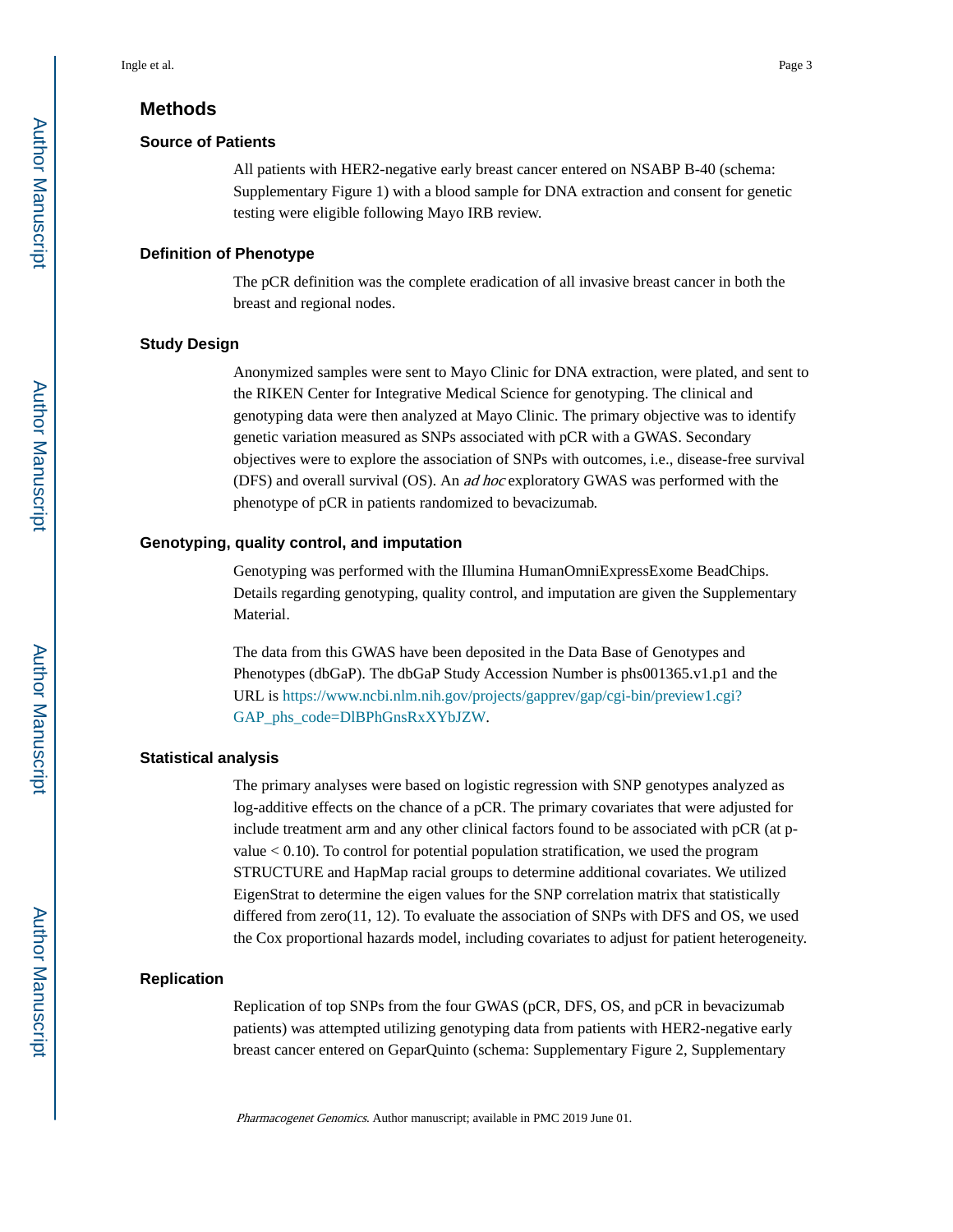Table). Details regarding genotyping, quality control, imputation, and sample cohorts for individual GWAS of GeparQuinto are given in the Supplementary Material.

#### **Results**

#### **Patients studied**

The participant flow diagram (Supplementary Figure 3) shows the B-40 patients included and excluded from the four GWAS with the phenotypes of 1) pCR, 2) DFS, 3) OS, and 4) pCR in bevacizumab-treated patients only. Supplementary Figure 4 shows the GeparQuinto patients included in the replication studies.

#### **GWAS with phenotype of PCR**

Table 1 shows the clinical summary of the 914 patients in the primary analysis. The analysis was adjusted for treatment (bevacizumab, no bevacizumab), race, completion of neoadjuvant chemotherapy, and tumor grade in addition to being stratified for categorical-age, ER/PR status, tumor size and nodal stage. The distribution of p-values is shown in the Manhattan plot (Figure 1A) and locus zoom (Supplementary Figure 5A) and revealed the top SNP (rs34843881, imputed) on chromosome 13 to have a p-value of 2.04E-07, which did not reach genome-wide statistical significance (Table 2). The Quantile-Quantile (QQ) plot for the conditional logistic regression results is shown in Supplementary Figure 6A. The top SNP was examined in GeparQuinto and showed  $p=0.73$  (Table 2), indicating this was not an important signal.

#### **GWAS with phenotype of disease-free survival**

The GWAS with the phenotype of DFS was performed with 890 patients since 24 of the 914 patients were removed due to missing outcome data and/or tumor grade. A DFS event occurred in 219 (24.6%) of the patients. Stepwise analysis showed clinical variables such as treatment, tumor grade, and completion of neoadjuvant chemotherapy were associated with DFS and these variables were controlled for in the analysis, in addition to race. The Manhattan plot (Figure 1B) and locus zoom (Supplementary Figure 5B) revealed the top SNP (rs78269823, imputed) on chromosome 14 to have a p-value of 5.61E-08, which approached but did not reach genome-wide significance. The QQ plot is shown in Supplementary Figure 6B. The top SNP was examined in GeparQuinto and showed  $p=0.76$ (Table 2), indicating this was not an important signal.

#### **GWAS with phenotype of overall survival**

The GWAS with the phenotype of OS was performed with 891 patients of whom 144(16.1%) had died. The model was controlled by the same variables as for DFS. The Manhattan plot (Figure 1C) and locus zoom (Supplementary Figure 5C) revealed the top SNP (rs56330643, imputed) on chromosome 14 to have a p-value of 5.63E-08, which approached but did not reach genome-wide significance. The QQ-plot is shown in Supplementary Figure 6C). The top SNP was examined in GeparQuinto and showed  $p=0.50$ (Table 2), indicating this was not an important signal.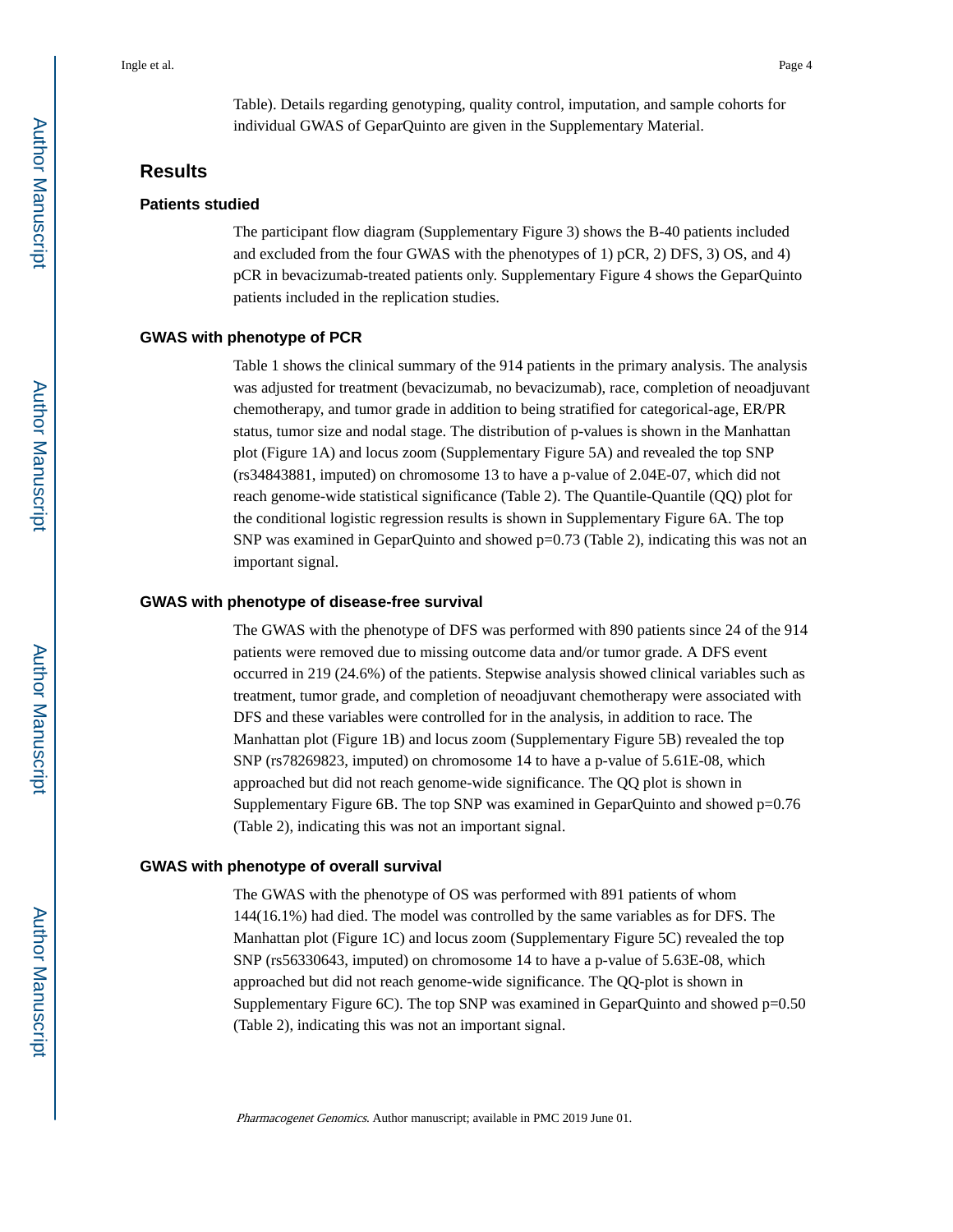#### **Exploratory GWAS in patients who received bevacizumab**

The GWAS with the phenotype of pCR was performed with 447 patients who had received bevacizumab of whom 147 (32.8%) had achieved a pCR. The model was controlled for the stratification variables noted above, race, and tumor grade. The Manhattan plot (Figure 1D) and locus zoom (Supplementary Figure 5D) revealed the top SNP, (rs7453577, imputed) to have a p-value of 2.97E-07. The QQ plot is shown in Supplementary Figure 6D. The top SNP was examined in GeparQuinto and showed p=0.04 (Table 2), which achieved statistical significance.

Given the findings from GeparQuinto, we examined this area more closely. In the B-40 GWAS, there were a total of 17 SNPs in addition to the top SNP in a gene, CDKAL1 (CDK5 Regulatory Subunit Associated Protein 1 Like 1), with p-values ranging from 3.11E-07 to 8.63E-07. Included in these SNPs was a single genotyped SNP, rs1004172, with p=3.73E-07. The MAFs of these SNPs were 0.19–0.22.

#### **Discussion**

The primary objective of this study was to identify any association between germ-line genetic variation and pCR in women receiving NAC in B-40. The top SNP (rs34843881) did not achieve genome-wide significance (p=2.04 E-07). When this SNP was examined in GeparQuinto database there was no evidence of any association (p=0.73).

Secondary objectives were to identify any association between germ-line genetic variation and the outcomes of DFS and OS in women receiving NAC. The top SNPs from B-40 almost reached genome-wide significance, p-value accepted to be 5E-08, i.e., 5.61E-08 and 5.63E-08, respectively. However, when examined in GeparQuinto, the p-values were not replicated, being p=0.76 and p=0.50, respectively.

Because those studies reported a significantly higher pCR rate in the patients randomized to bevacizumab, we performed an exploratory GWAS only in the patients who received bevacizumab. The top SNP (rs7453577) had a p-value of 2.97E-07 in B40 and when examined in GeparQuinto was significant ( $p=0.04$ ). Given that this was an *ad hoc* analysis, it must be considered hypothesis generating. The top SNP was located in *CDKAL1*, which encodes a protein that is a member of the methylthiotransferase family. The function of this gene is not known, but prior GWAS have linked SNPs in an intron of CDKAL1 with susceptibility to type II diabetes(13).

Ideally, a replication study should be identical to a discovery study. Whereas B-40 and GeparQuinto have substantial similarities, they also have differences. The anthracycline utilized was different being doxorubicin in B-40 and epirubicin in GeparQuinto. The sequencing of the anthracycline and taxane was opposite and the duration of bevacizumab therapy was different in the two studies. Patients were taken off study if a response was not seen after the 4 cycles of the anthracycline plus cyclophosphamide in the GeparQuinto study. Also, in B-40, bevacizumab had a significantly higher pCR rate in ER-positive patients whereas in GeparQuinto the bevacizumab had a significantly higher pCR rate in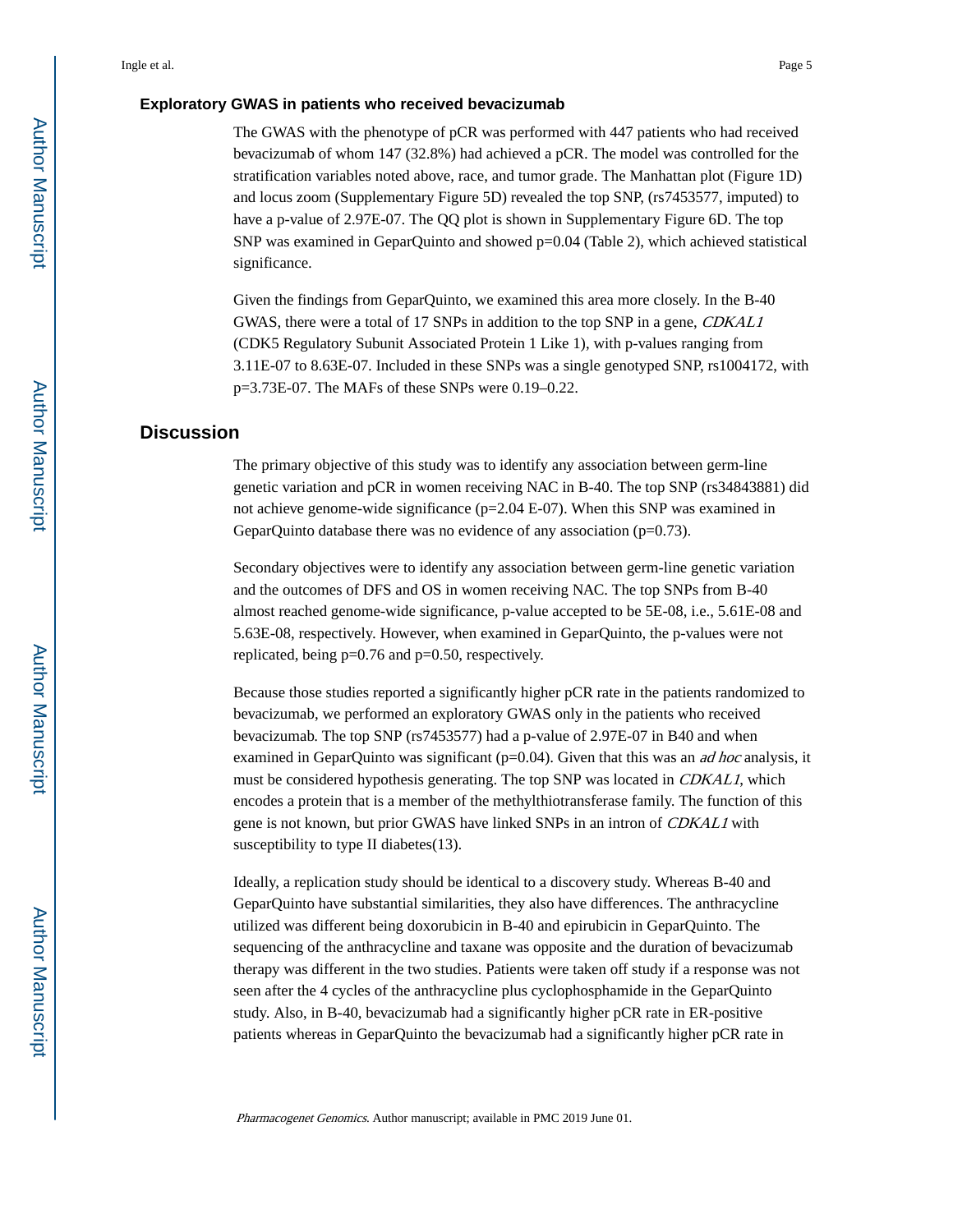ER-negative patients. These differences demonstrate that in pharmacogenomics, the identification of an ideal replication study can be difficult.

#### **Conclusions**

We performed GWAS in a major NAC study and did not find a significant association between germ-line genetic variation and pCR, DFS, or OS. The observation of a SNP in CDKAL1 associated with pCR in the bevacizumab arm of both B40 and GeparQuinto requires further validation and study.

#### **Supplementary Material**

Refer to Web version on PubMed Central for supplementary material.

#### **Acknowledgments**

**Financial support:** These studies were supported in part by NIH grants U19 GM61388 (The Pharmacogenomics Research Network), P50CA116201 (Mayo Clinic Breast Cancer Specialized Program of Research Excellence), U24CA114732, and the RIKEN Center for Integrative Medical Science and the Biobank Japan Project funded by the Ministry of Education, Culture, Sports, Science and Technology, Japan. The B-40 clinical trial was supported by National Cancer Institute, Department of Health and Human Services, Public Health Service Grants: U10CA108068, U10CA180822, UG1CA189867, and U24CA1966067 (NRG Oncology); NCI-44066-26 (AR); Genentech, Inc., a full member of the Roche Group of companies; Roche Laboratories Inc.; and Lilly Research Laboratories, a division of Eli Lilly & Company.

#### **References**

- 1. Coates AS, Winer EP, Goldhirsch A, Gelber RD, Gnant M, Piccart-Gebhart M, et al. Tailoring therapies-improving the management of early breast cancer: St Gallen International Expert Consensus on the Primary Therapy of Early Breast Cancer 2015. Ann Oncol. 2015; 26:1533–46. [PubMed: 25939896]
- 2. Weidner N, Semple JP, Welch WR, Folkman J. Tumor angiogenesis and metastasis--correlation in invasive breast carcinoma. N Engl J Med. 1991; 324:1–8.
- 3. Miller K, Wang M, Gralow J, Dickler M, Cobleigh M, Perez EA, et al. Paclitaxel plus bevacizumab versus paclitaxel alone for metastatic breast cancer. N Engl J Med. 2007; 357:2666–76. [PubMed: 18160686]
- 4. Bear HD, Tang G, Rastogi P, Geyer CE Jr, Robidoux A, Atkins JN, et al. Bevacizumab added to neoadjuvant chemotherapy for breast cancer. N Engl J Med. 2012; 366:310–20. [PubMed: 22276821]
- 5. Bear HD, Tang G, Rastogi P, Geyer CE Jr, Liu Q, Robidoux A, et al. Neoadjuvant plus adjuvant bevacizumab in early breast cancer (NSABP B-40 [NRG Oncology]): secondary outcomes of a phase 3, randomised controlled trial. Lancet Oncol. 2015; 16:1037–48. [PubMed: 26272770]
- 6. von Minckwitz G, Eidtmann H, Rezai M, Fasching PA, Tesch H, Eggemann H, et al. Neoadjuvant chemotherapy and bevacizumab for HER2-negative breast cancer. N Engl J Med. 2012; 366:299– 309. [PubMed: 22276820]
- 7. von Minckwitz G, Loibl S, Untch M, Eidtmann H, Rezai M, Fasching PA, et al. Survival after neoadjuvant chemotherapy with or without bevacizumab or everolimus for HER2-negative primary breast cancer (GBG 44-GeparQuinto)dagger. Annals of oncology : official journal of the European Society for Medical Oncology. 2014; 25:2363–72. [PubMed: 25223482]
- 8. Sikov WM, Berry DA, Perou CM, Singh B, Cirrincione CT, Tolaney SM, et al. Impact of the addition of carboplatin and/or bevacizumab to neoadjuvant once-per-week paclitaxel followed by dose-dense doxorubicin and cyclophosphamide on pathologic complete response rates in stage II to III triple-negative breast cancer: CALGB 40603 (Alliance). J Clin Oncol. 2015; 33:13–21. [PubMed: 25092775]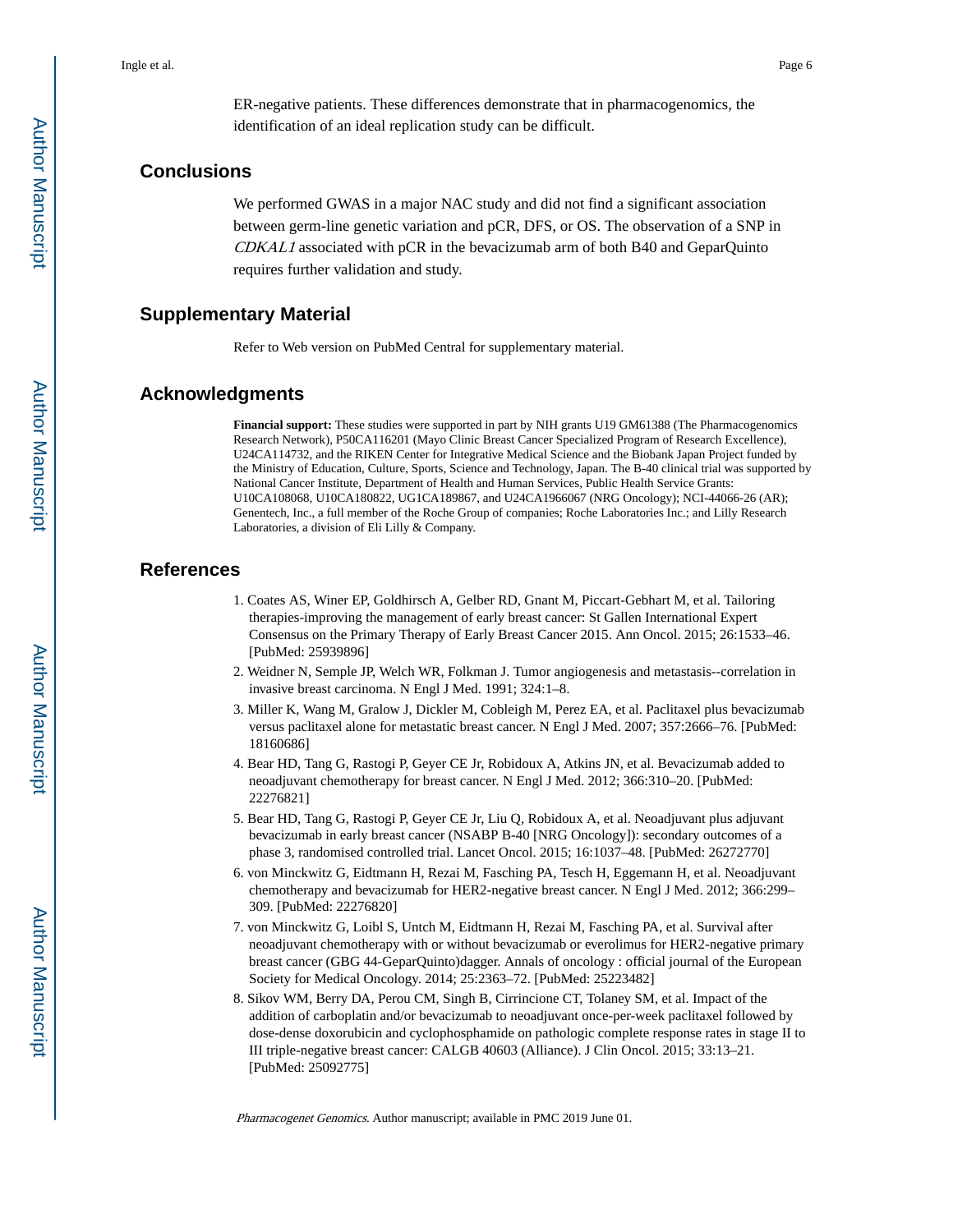Ingle et al. Page 7

- 9. Earl HM, Hiller L, Dunn JA, Blenkinsop C, Grybowicz L, Vallier AL, et al. Efficacy of neoadjuvant bevacizumab added to docetaxel followed by fluorouracil, epirubicin, and cyclophosphamide, for women with HER2-negative early breast cancer (ARTemis): an open-label, randomised, phase 3 trial. Lancet Oncol. 2015; 16:656–66. [PubMed: 25975632]
- 10. Cortazar P, Zhang L, Untch M, Mehta K, Costantino JP, Wolmark N, et al. Pathological complete response and long-term clinical benefit in breast cancer: the CTNeoBC pooled analysis. Lancet. 2014; 384:164–72. [PubMed: 24529560]
- 11. Patterson N, Price AL, Reich D. Population structure and eigenanalysis. PLoS Genet. 2006; 2:e190. [PubMed: 17194218]
- 12. Price AL, Patterson NJ, Plenge RM, Weinblatt ME, Shadick NA, Reich D. Principal components analysis corrects for stratification in genome-wide association studies. Nat Genet. 2006; 38:904–9. [PubMed: 16862161]
- 13. Palmer CJ, Bruckner RJ, Paulo JA, Kazak L, Long JZ, Mina AI, et al. Cdkal1, a type 2 diabetes susceptibility gene, regulates mitochondrial function in adipose tissue. Mol Metab. 2017; 6:1212– 25. [PubMed: 29031721]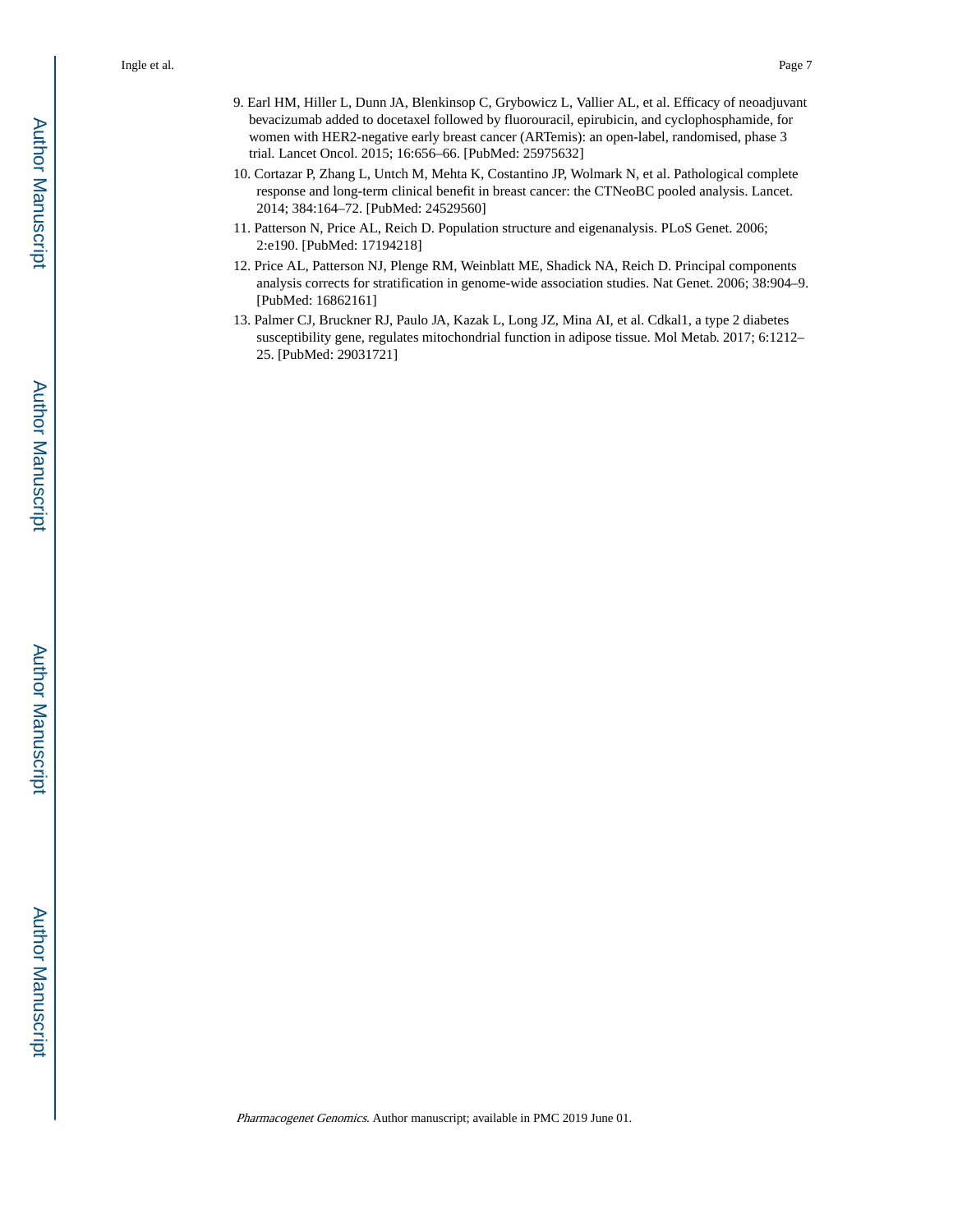Ingle et al. Page 8



#### **Figure 1.**

Manhattan plots of p-values for conditional logistic regression analysis of the NSABP B-40 trial for A) pathologic complete response (pCR), B) disease-free survival, C) overall survival, and D) pCR in bevacizumab-treated patients only.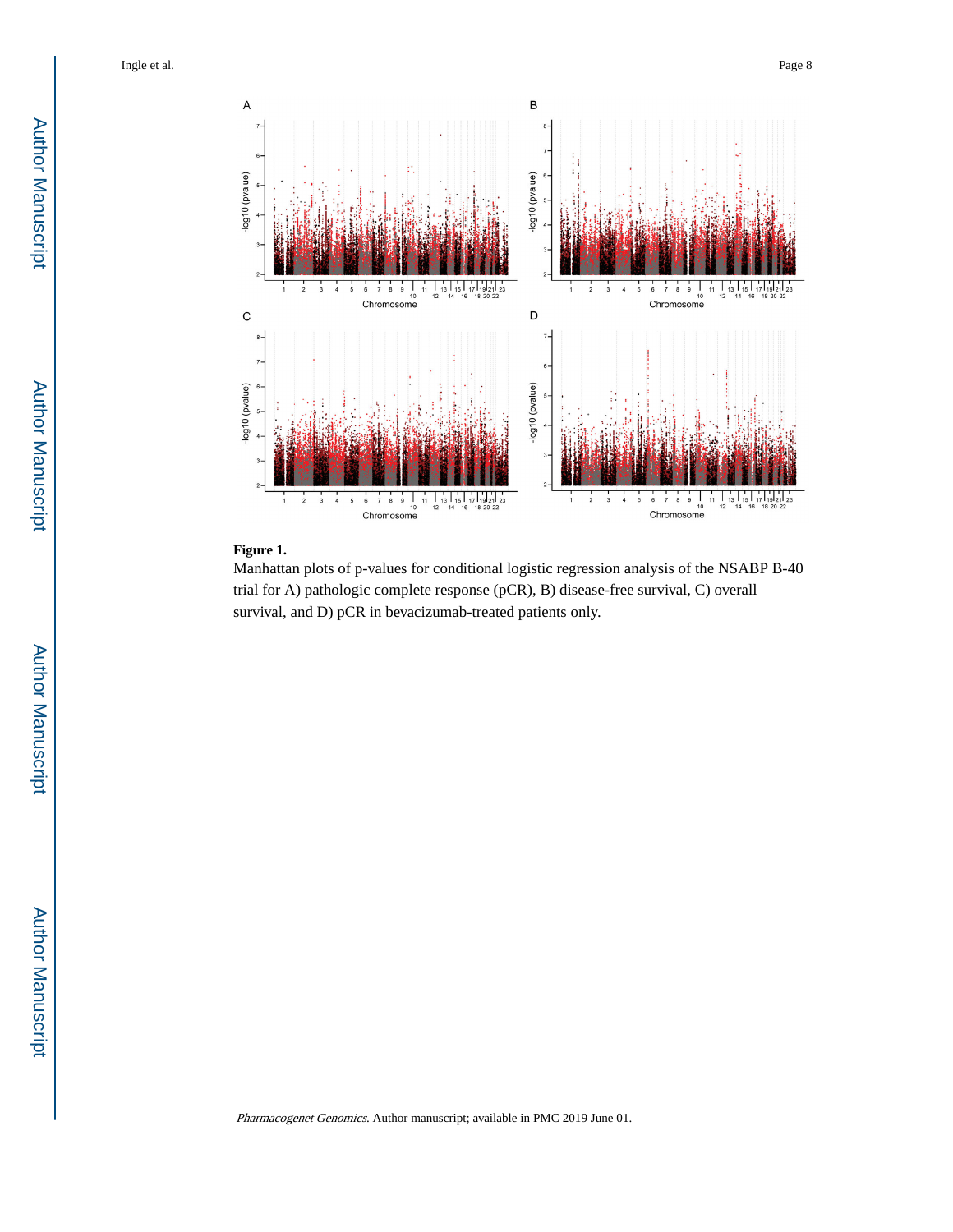#### **Table 1**

#### NSABP B-40 Clinical Summary

|                                                | No Bevacizumab (N=459) | Bevacizumab (N=455) | Total $(N=914)$ |
|------------------------------------------------|------------------------|---------------------|-----------------|
| <b>Age at Randomization</b>                    |                        |                     |                 |
| Median                                         | 49.0                   | 48.0                | 49.0            |
| Q1, Q3                                         | 41.0, 56.0             | 42.0, 56.0          | 41.0, 56.0      |
| Range                                          | $(25.0 - 70.0)$        | $(24.0 - 71.0)$     | $(24.0 - 71.0)$ |
| pCR Breast and Nodes                           |                        |                     |                 |
| No                                             | 350 (76.3%)            | 328 (72.1%)         | 678 (74.2%)     |
| Yes                                            | 109 (23.7%)            | 127 (27.9%)         | 236 (25.8%)     |
| Gemcitabine                                    |                        |                     |                 |
| No                                             | 314 (68.4%)            | 305 (67.0%)         | 619 (67.7%)     |
| Yes                                            | 145 (31.6%)            | 150 (33.0%)         | 295 (32.3%)     |
| Capecitabine                                   |                        |                     |                 |
| No                                             | 303 (66.0%)            | 301 (66.2%)         | 604 (66.1%)     |
| Yes                                            | 156 (34.0%)            | 154 (33.8%)         | 310 (33.9%)     |
| <b>Bevacizumab</b>                             |                        |                     |                 |
| No                                             | 459 (100.0%)           | $0(0.0\%)$          | 459 (50.2%)     |
| Yes                                            | $0(0.0\%)$             | 455 (100.0%)        | 455 (49.8%)     |
| <b>Clinical Tumor Status</b>                   |                        |                     |                 |
| $2-4cm$                                        | 212 (46.2%)            | 202 (44.4%)         | 414 (45.3%)     |
| >4cm                                           | 247 (53.8%)            | 253 (55.6%)         | 500 (54.7%)     |
| <b>Clinical Nodal Status</b>                   |                        |                     |                 |
| Negative                                       | 243 (52.9%)            | 251 (55.2%)         | 494 (54.0%)     |
| Positive                                       | 216 (47.1%)            | 204 (44.8%)         | 420 (46.0%)     |
| <b>Hormone Receptor Status</b>                 |                        |                     |                 |
| Negative                                       | 197 (42.9%)            | 193 (42.4%)         | 390 (42.7%)     |
| Positive                                       | 262 (57.1%)            | 262 (57.6%)         | 524 (57.3%)     |
| <b>Estrogen Receptor/Progesterone Receptor</b> |                        |                     |                 |
| Negative/Negative                              | 197 (43.2%)            | 193 (42.4%)         | 390 (42.8%)     |
| Negative/Positive                              | $8(1.8\%)$             | $9(2.0\%)$          | 17 (1.9%)       |
| Positive/Negative                              | 40 (8.8%)              | 47 (10.3%)          | 87 (9.5%)       |
| Positive/Positive                              | 211 (46.3%)            | 206 (45.3%)         | 417 (45.8%)     |
| Positive/unknown                               | $3(0.6\%)$             | $\boldsymbol{0}$    | $3(0.3\%)$      |
| <b>Histologic Tumor Grade</b>                  |                        |                     |                 |
| Well                                           | 33 (7.2%)              | $30(6.6\%)$         | 63 (6.9%)       |
| Moderate                                       | 149 (32.5%)            | 160 (35.2%)         | 309 (33.8%)     |
| Poor                                           | 269 (58.6%)            | 261 (57.4%)         | 530 (58.0%)     |
| Unknown                                        | 8(1.7%)                | $4(0.9\%)$          | 12(1.3%)        |
| <b>Breast</b>                                  |                        |                     |                 |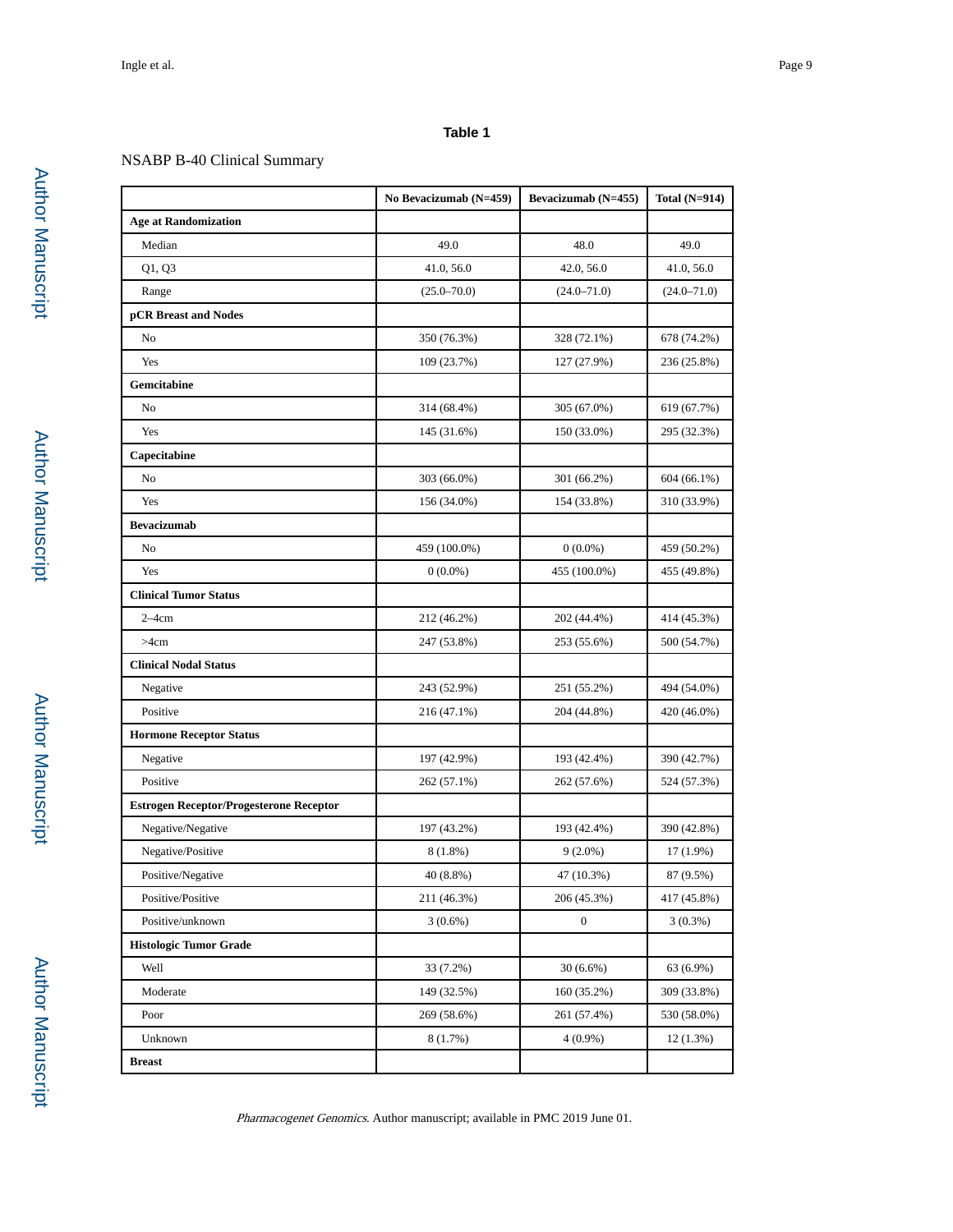|                                                     | No Bevacizumab (N=459) | Bevacizumab (N=455) | Total $(N=914)$ |
|-----------------------------------------------------|------------------------|---------------------|-----------------|
| Left                                                | 227 (49.5%)            | 226 (49.7%)         | 453 (49.6%)     |
| Right                                               | 232 (50.5%)            | 229 (50.3%)         | 461 (50.4%)     |
| <b>Completion of Neoadjuvant Treatment Protocol</b> |                        |                     |                 |
| Yes                                                 | 372 (81.0%)            | 353 (77.6%)         | 725 (79.3%)     |
| N <sub>o</sub>                                      | 87 (19.0%)             | 102(22.4%)          | 189 (20.7%)     |
| structure_race                                      |                        |                     |                 |
| AA                                                  | 69 (15.0%)             | 51 (11.2%)          | $120(13.1\%)$   |
| <b>CA</b>                                           | 352 (76.7%)            | 377 (82.9%)         | 729 (79.8%)     |
| HC                                                  | $13(2.8\%)$            | $4(0.9\%)$          | 17 (1.9%)       |
| <b>UN</b>                                           | $25(5.4\%)$            | $23(5.1\%)$         | 48 (5.3%)       |

**Author Manuscript** Author Manuscript